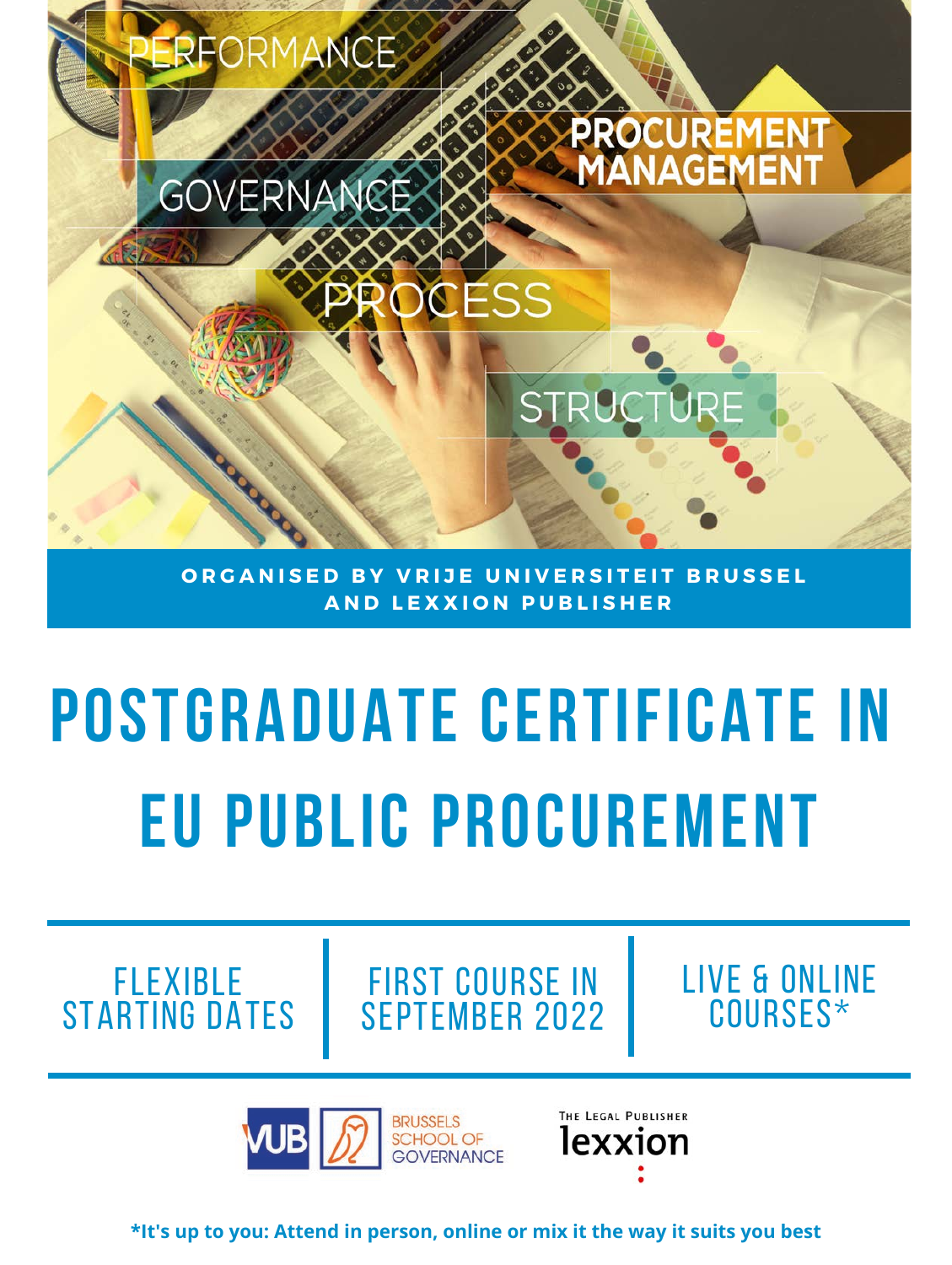# Leveljup your HI<br>expertise.

#### **Background**

This postgraduate certificate allows students to gather specialised knowledge in the field of public procurement law and policy. The programme distinctly focuses on the European dimension of public procurement. Public procurement in the EU is a multi-billion euro sector and this certificate addresses the current gap between the required knowledge to work in the field and the lack of formal and professional training focused on EU public procurement.

#### **Who Should Take Part?**

The certificate is aimed at working professionals or part-time students who would like to develop a distinct profile in EU public procurement. Whether you are planning a future career in the growing public procurement sector, or you are already working in that field and want to extend your knowledge - this programme is designed for you. Diverse previous backgrounds are accepted because the programme will begin by explaining the basics of Public Procurement.

#### **Highly Flexible Format**

The postgraduate certificate will be offered in a hybrid format, but will also be available as a fully online programme to allow students to participate from anywhere in the world and to be more flexible to their time availability. Depending on work and other obligations, students may thus also choose to attend in person the event components of the modules. Online networking sessions will also be facilitated.

#### **Learning Design: Theory Meets Practice**

The learning design of this programme strives for a blending of theoretical knowledge with practical skills. This is achieved through a variety of methods: the profile of the lecturers (from academia and practice), the types of learning tasks (reading, practical case studies, group work, workshops), and the possibility to opt for an internship. The objective is to create graduates who are equipped with the knowledge and skills to be their organisation's public procurement expert or to work in the broader field of public procurement.

#### **Learn from the Knowledge Leaders**

This programme will be offered by the Brussels School of Governance - Institute for European Studies at the Vrije Universiteit Brussel, in cooperation with Lexxion, a leading European legal publisher. Lexxion also has substantial expertise in offering EU law workshops, trainings, and lectures both online and offline. Your lecturers will be renowned experts from academia and practice.

> **Questions? Contact us! Nelly Stratieva** stratieva@lexxion.eu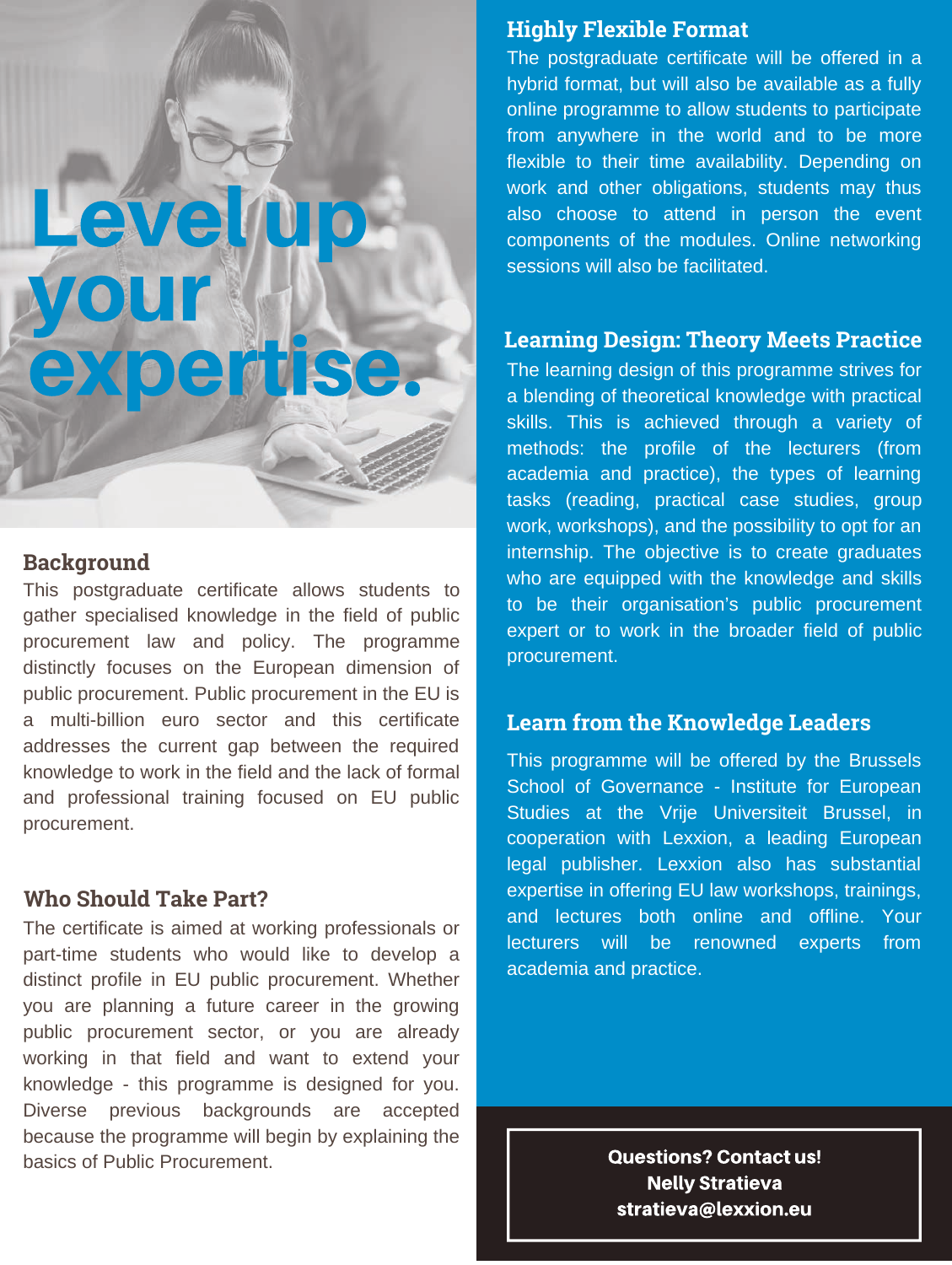



Optional internship





Theory & practice

Renowned lecturers



Academically recognised degree





Publish your research in acclaimed journal

Attend in person or online

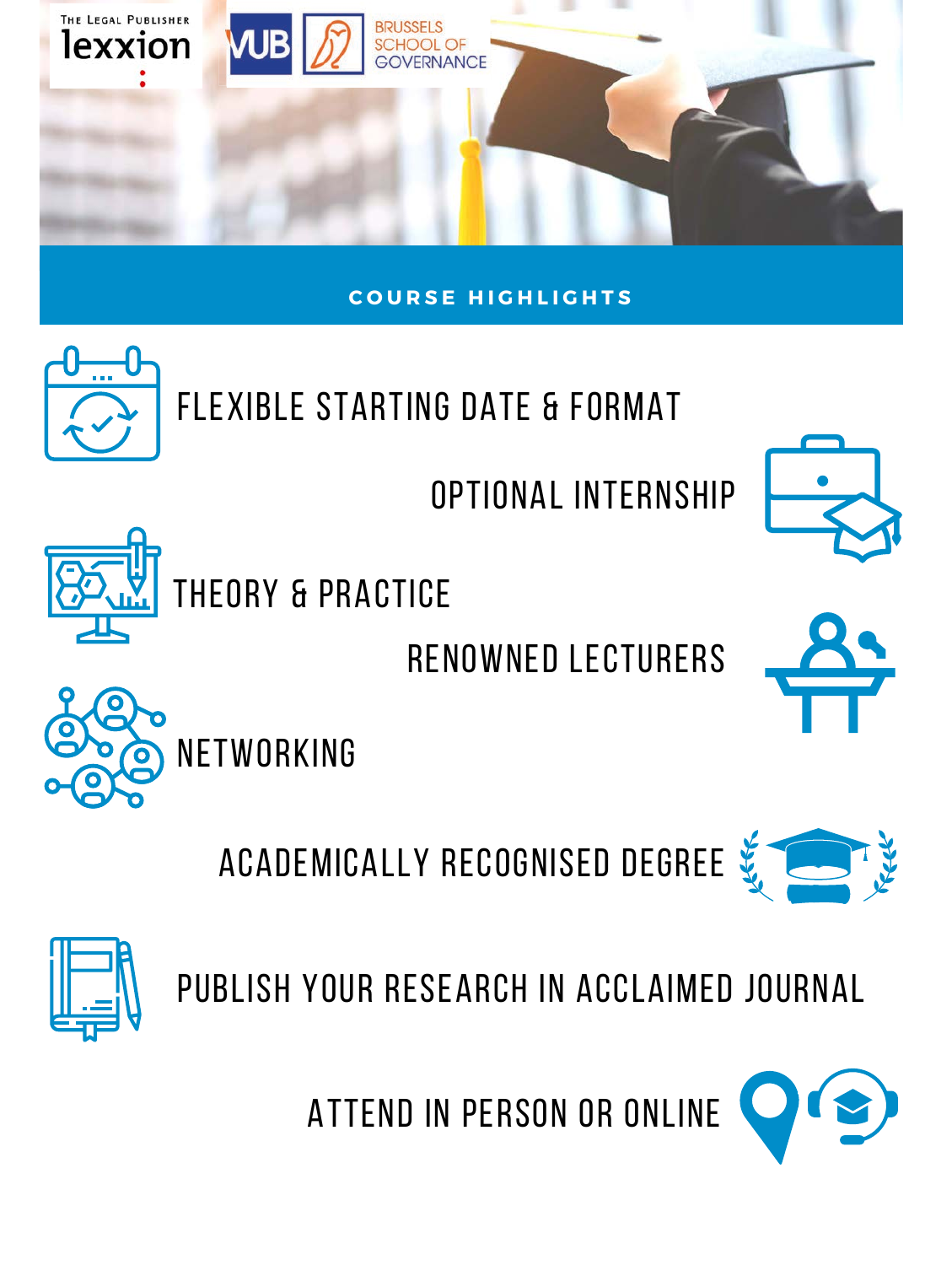



## Target Audience



#### WORKING STUDENTS OR PART TIME STUDENTS WHO WOULD LIKE TO DEVELOP A MORE DISTINCT PROFILE IN EU PUBLIC PROCUREMENT



#### professionals who already work or want to start in the field of public procurement

People with diverse previous academic background can be accepted as the programme begins by explaining the basics of Public Procurement. The programme is designed to attract an international/European audience.

To be admitted to the programme, you must have at least a Bachelor (or equivalent) degree and demonstrate a working profficiency in English.

#### **Start, Duration and Credits**

The programme follows the academic calendar of the Vrije Universiteit Brussel (VUB), which means that the 2022-23 academic year of this programme officially starts on Monday 26 September 2022. However, the first actual class in this Postgraduate Certificate in Public Procurement will take place early October (TBC). The programme lasts one academic year (full time) or two years (part time). The student will obtain between 20 and 30 ECTS depending on the choice of elective courses. *The application deadline for this programme is 31 August.*

#### **Flexible Format**

You have a choice how to follow the programme. The PGC is availble fully online but you can also choose to attend the lectures in person. As a truly European learning experience, the lectures will take place in various cities around the EU. Lectures will be on work days but you have the flexibility to watch their recording instead at a time that suits your agenda better.

#### **Accreditation**

The programme is officially recognized by the Vrije Universiteit Brussel (VUB) as a Postgraduate with Certificate.

#### **Tuition Fee**

Fee rate card for the PGC programme:

- 6700 eur for 30 credits (in 1 year)
- 4550 eur for 20 credits (in 1 year)
- 6950 eur for 2x15 credits (in 2 years)
- 4800 eur for 2x10 credits (in 2 years)

This fee applies to both EU and non-EU students.

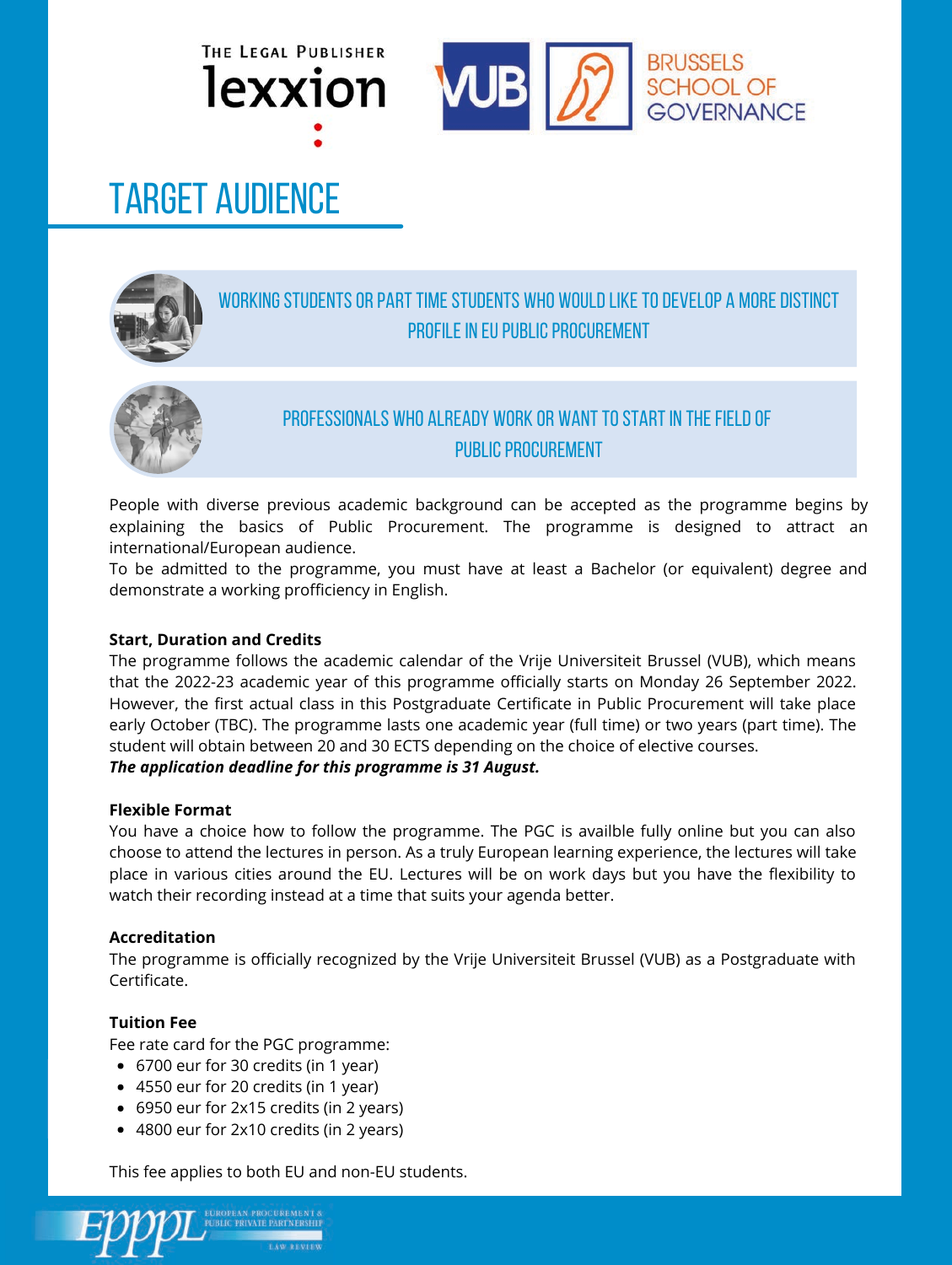



#### **Curriculum**

#### **MODULE 1: FUNDAMENTALS OF EU PUBLIC PROCUREMENT**

European Public Procurement law aims to ensure that the activities of the state, when entering into contracts relating to the purchase of goods and services, adhere to economic principles and do not distort competition. This course is designed to provide you with the essentials of EU public procurement law, to kick start your knowledge or to freshen up your pre-existing background.

#### **Topics overview:**

- **The legal framework in the EU**
- **Public procurement proceedings in theory**
- **Fraud and corruption**
- **Collusive tendering**
- **Preventing irregularities and conducting financial creations in operational programmes**

#### **MODULE 2: SPECIALISATION/ ELECTIVE COURSES**

(\*select minimum 2 courses from the list below)

#### **Course 2A: Essentials of e-Procurement and Implementation of e-Government Concepts**

Effective e-Procurement can provide a wide variety of benefits including more efficiency and substantial savings for governments and businesses. This course introduces the possibilities and challenges of e-Procurement, presents case studies from different Member States and the latest legislation, technologies and initiatives in the EU. The course provides the essentials of e-Government projects and practical examples how esolutions can improve transparency and efficiency in public administrations.

#### **Topics overview:**

- **Transition to e-Procurement**
- **Applying e-Procurement Tools in Different Sectors**
- **e-Procurement in Perspective**
- **Digitalisation and e-Government**
- **Management of e-Government Projects**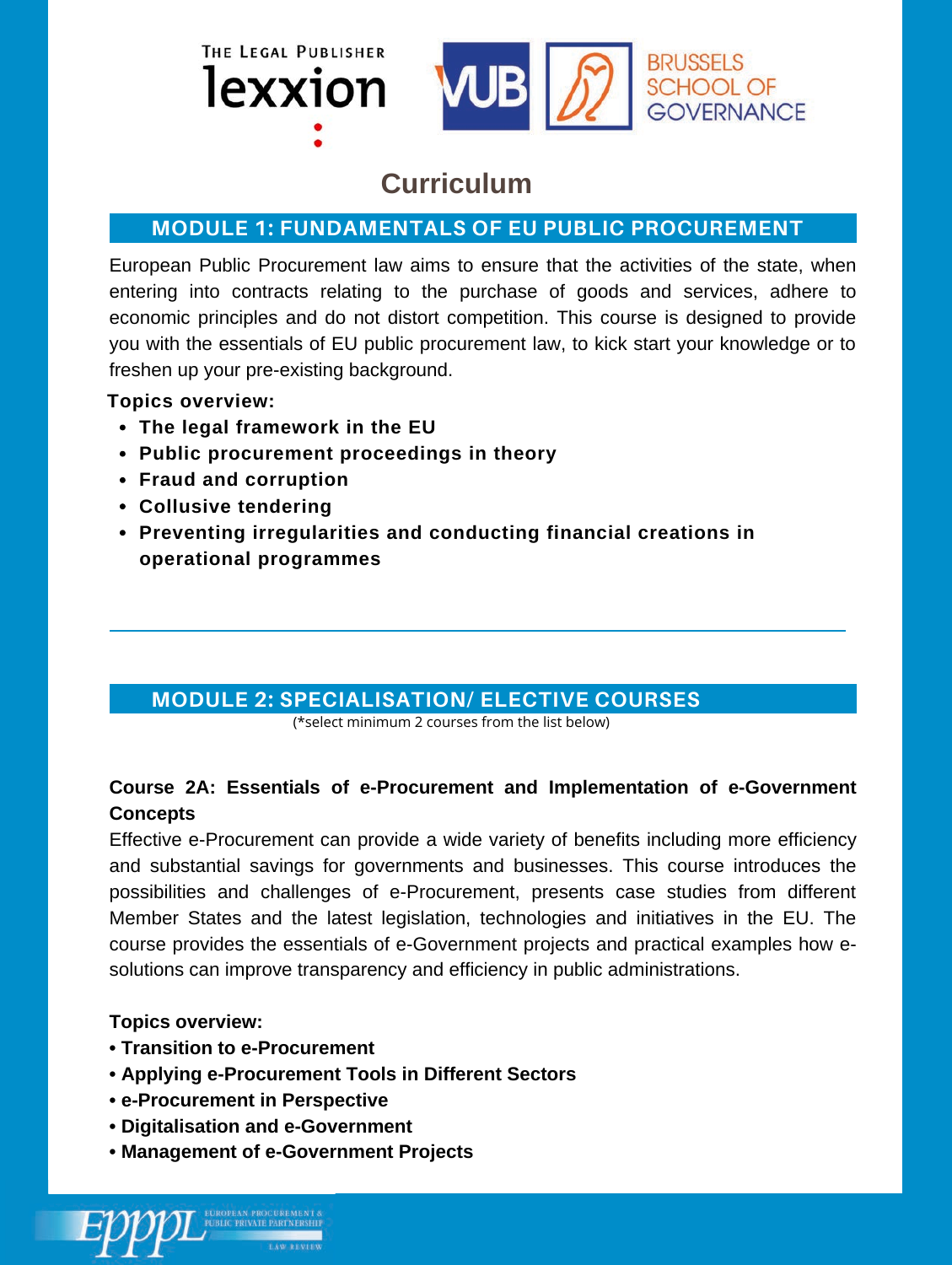



#### **MODULE 2: SPECIALISATION/ ELECTIVE COURSES**

#### **Course 2B: Public Procurement Requirements for ESI Funds**

Public Procurement in the EU amounts to  $E1$  trillion. However, the violation of public procurement rules remains one of the main sources of irregularities and fraud in projects co-financed by Structural Funds. The European Commission constantly implements decisions to suspend or interrupt European funding due to the infringements of public procurement procedures. Ensuring correct public procurement – a proper drafting of tenders, running of negotiations, assignment and conclusion of the contract – is essential for all contracting authorities.

**Topics overview:**

- **Current European Procurement Law and the Reform**
- **Public Procurement Proceedings in Theory**
- **Tendering Phases**
- **Audit Requirements and Compliance**

#### **Course 2C: Probity and Public Procurement**

This course provides deeper knowledge on transparency, integrity, standards in public procurement, and anti-corruption measures. It gives an overview of the seminal and the latest EU Courts rulings and Commission decisions. The case law analysis identifies how principles are applied in specific situations, delineates possible exceptions and draws the implications for Public Procurement policies. The course also offers a practical angle by discussing real-life Public Procurement measures, problems and other issues from the daily work of practitioners.

#### **Topics overview:**

- **·Corruption and Public Procurement**
- **·Self cleaning**
- **·Exclusion grounds**
- **·Conflict of interest**

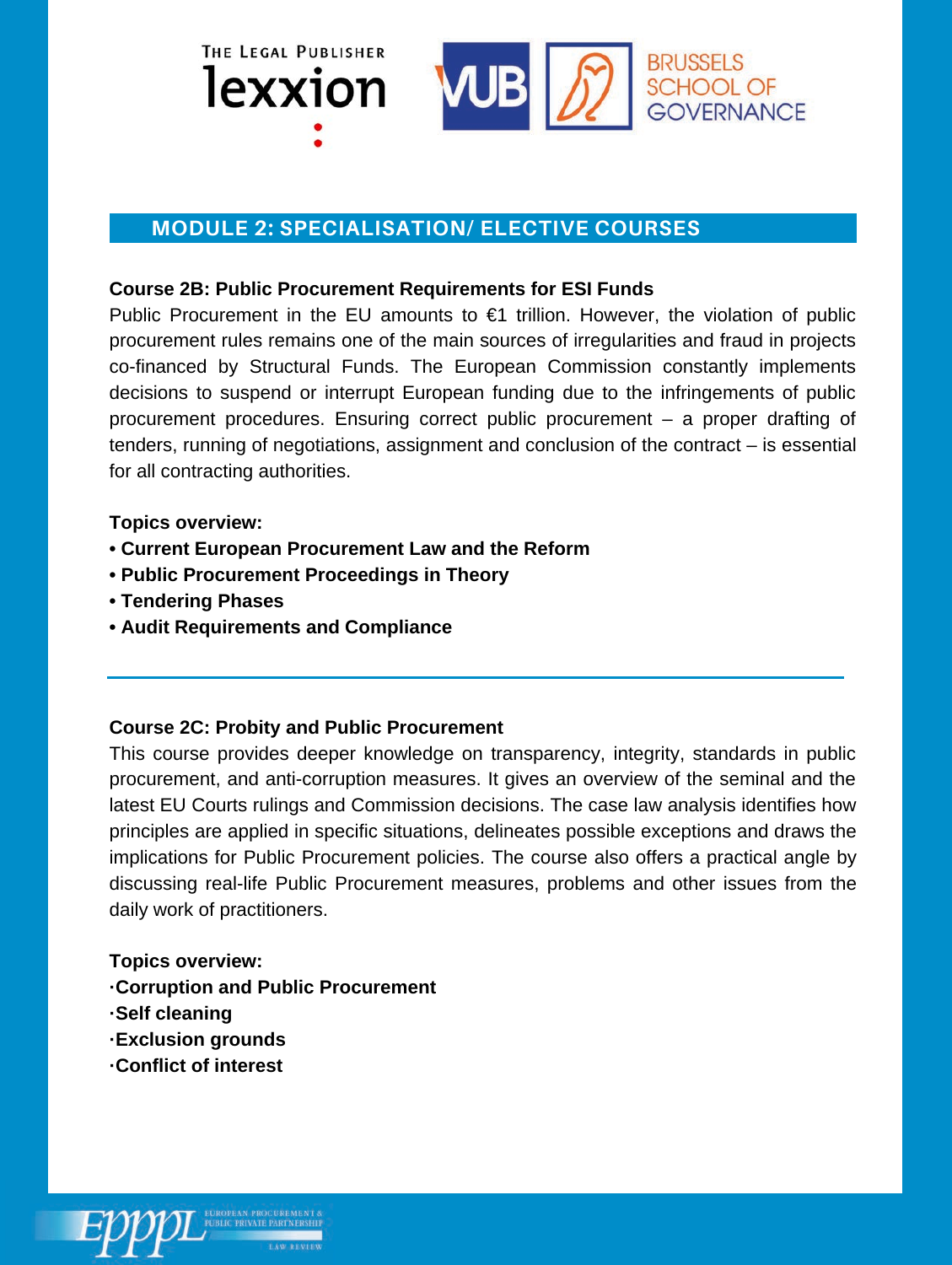



#### **MODULE 2: SPECIALISATION/ ELECTIVE COURSES**

#### **Course 2D: Innovation and Public Procurement**

Public procurement offers a great potential market for innovative products and services. It can help governments boost innovation at both the national and local level and improve productivity and inclusiveness. According to the OECD, 81% of its member countries have developed strategies or policies to support innovative goods and services through public procurement. This course will outline the practical implementation of the negotiation process and innovation procurement, as well as the Guidance on Public Procurement of Innovation by the Commission.

**Topics overview:**

**·The Guidance on Public Procurement of Innovation by the Commission**

**·Practical Implementation of the Negotiation**

**·Fundamental aspects of Innovation Procurement**

#### **MODULE 3: RESEARCH ARTICLE OR INTERNSHIP & REPORT**

**During this module students have two options to obtain the necessary credits.**

**Option 1:** Write case note or report (2,000-3,500 words).

**Option 2:** Take part in an internship/collaborate with an organisation on a project, followed up by writing a short report describing the PP aspect that was worked on and the lessons learned.

**The best papers are selected for publication in the EPPPL journal.**